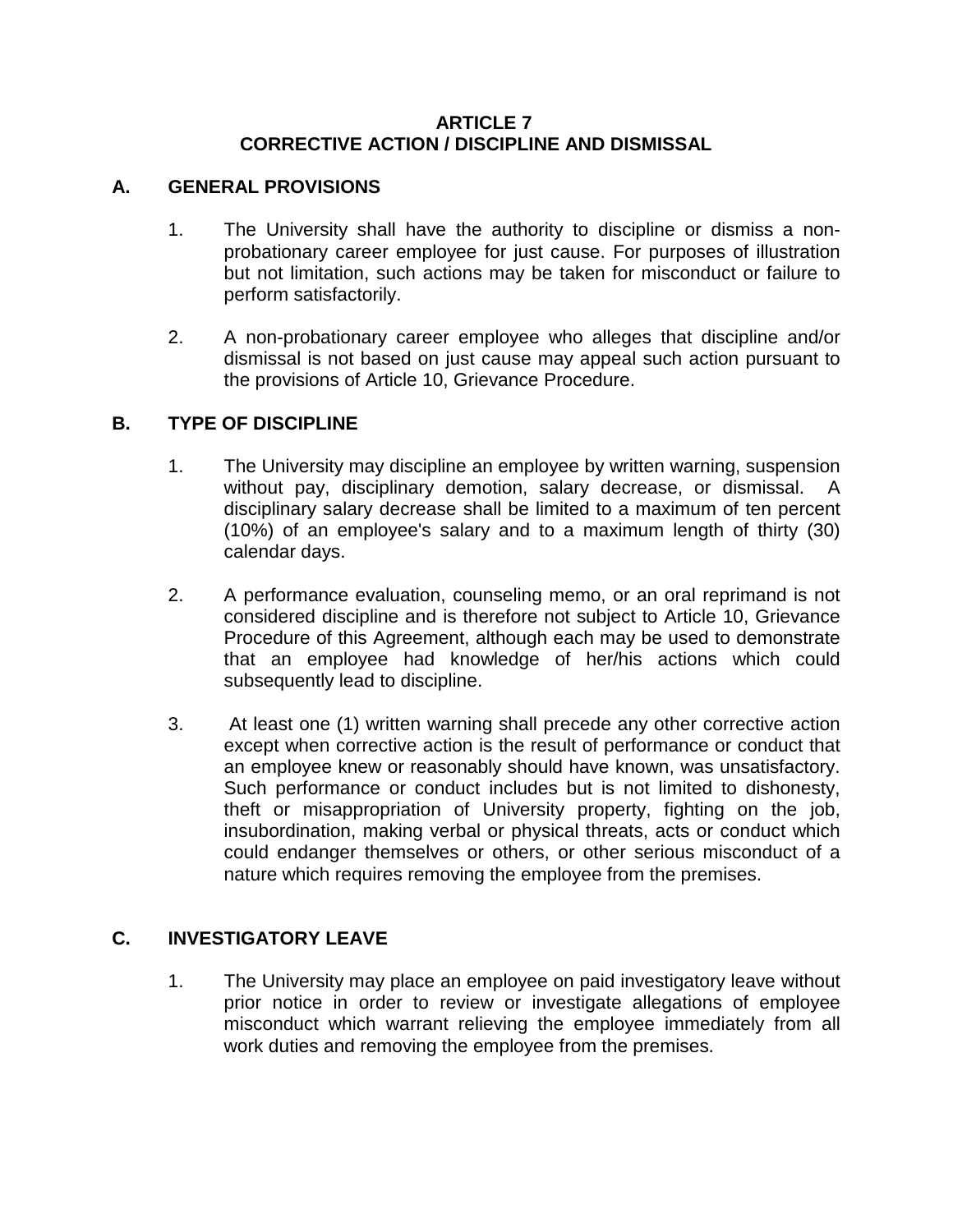- 2. The investigatory leave must be confirmed in writing to the employee and UPTE normally not later than three (3) working days after the leave is effective. The confirmation must include the reason(s) for and the expected duration of the leave.
- 3. On conclusion of the investigation, the employee and UPTE shall be informed in writing of the disciplinary action, if any, to be taken. If a disciplinary suspension is imposed, up to fifteen (15) work days of the investigatory leave may be converted to an unpaid disciplinary suspension provided the notice and employee responses provision of this Article have been followed before the final decision is made.

# **D. NOTICE OF DISCIPLINARY ACTIONS**

- 1. Except as provided in Section D.4., below, written notice of intent to suspend, demote, decrease salary or dismiss shall be given to the employee, either by delivery of the notice to the employee in person or by placing the notice of intent in the U.S. mail, first class postage paid, in an envelope addressed to the employee at the employee's last known home address. It shall be the responsibility of the employee to inform the University in writing of any change in their address. The notice of intent shall be accompanied by Proof of Service indicating the date on which the notice of intent was personally delivered or mailed, and this shall constitute the "date of issuance" of the notice of intent.
- 2. The notice of intent shall:
	- a. inform the employee of the disciplinary action intended, the reason(s) for the disciplinary action, and the effective date of the disciplinary action;
	- b. include a copy of the charge(s) and material(s) upon which the disciplinary action is based, and;
	- c. inform the employee that he or she has a right to respond either orally or in writing within ten (10) business days from the date of issuance of the notice of intent in accordance with Section E. below, and to whom to respond.
- 3. A copy of the notice of intent shall be sent to UPTE.
- 4. When the duration of a suspension would be five (5) work days or less, the affected employee(s) shall, prior to the implementation of such suspension, be informed in writing of the action to be taken, the reason(s) for the disciplinary action, and the effective date of the disciplinary action.